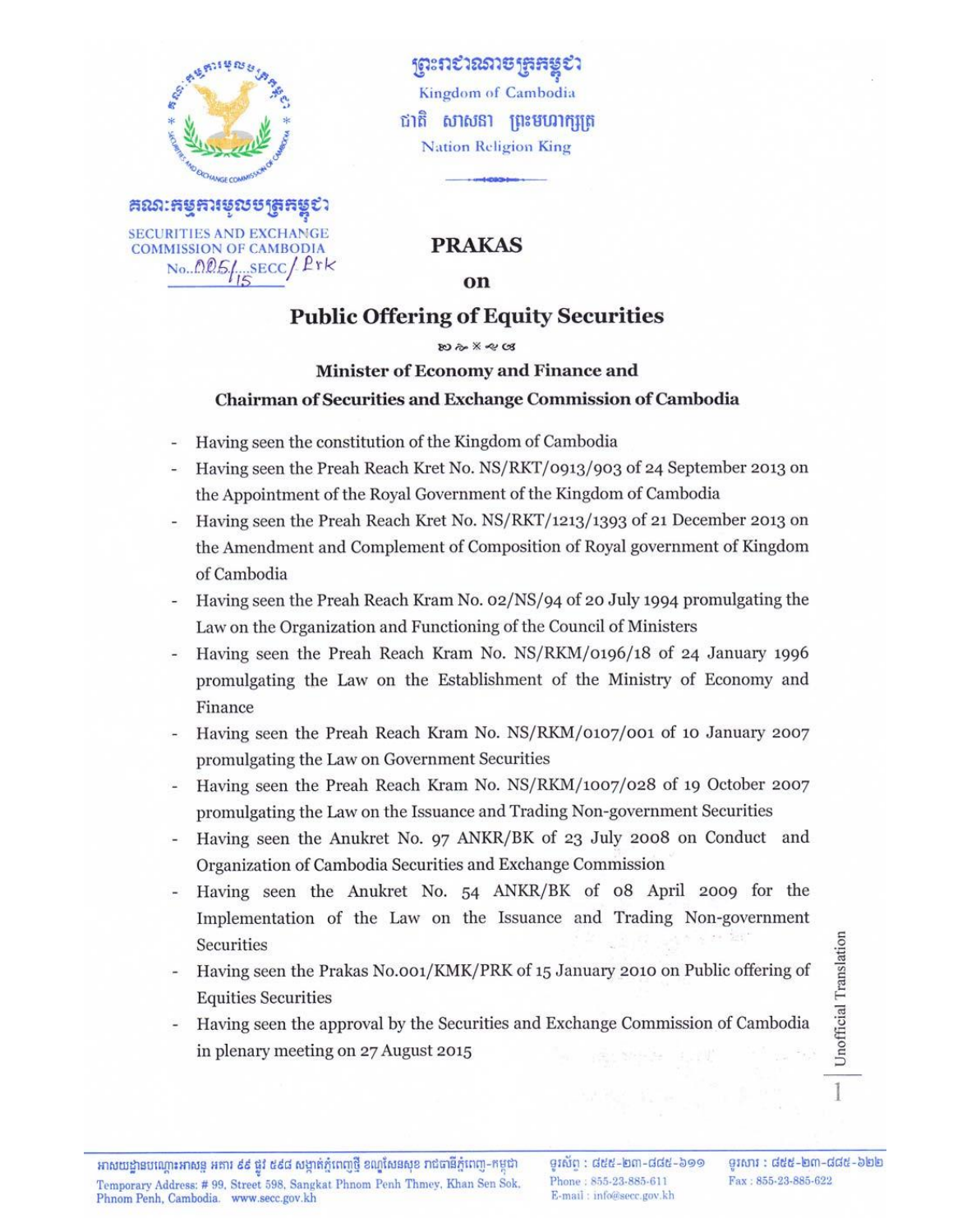### **HEREBY DECIDES**

# **CHAPTER I GENERAL PROVISION**

#### **ARTICLE 1.– Purpose**

 The purpose of this Prakas is to prescribe the process, procedure, mechanism, and approval for the public offering of equity securities in the kingdom of Cambodia pursuant to the Law on Issuance and Trading of Non-government securities and the Anukret on the implementation of the law on the issuance and trading of non-government securities.

#### **ARTICLE 2.– Definition**

 Technical terms used in this Prakas are defined in this article and available in the glossary of Annex of the Law and Anukret.

1- Law refers to the Law on the Issuance and Trading of Non-Government Securities.

2- Anukret refers to the Sub-degree on the Implementation of the Law on the Issuance and Trading of Non-Government Securities.

3- Public offering of equity securities may be initial public offering (IPO) or additional public offering.

a- Initial Public Offering refers to an offer of equity securities which has never been made to the public by public limited company or permitted entity as prescribed by the Law, the Anukret and this Prakas.

b- Additional public offering of equity securities refers to public offering made by existing public issuing company.

4- Potential Company refers to company that is able to make public offering of equity securities including small and medium enterprises, newly incorporated company and high growth company or potentially high growth company.

5- Holding Company refers to company which owns subsidiary or associate company by holding majority or minority of share that have enough voting right in that company.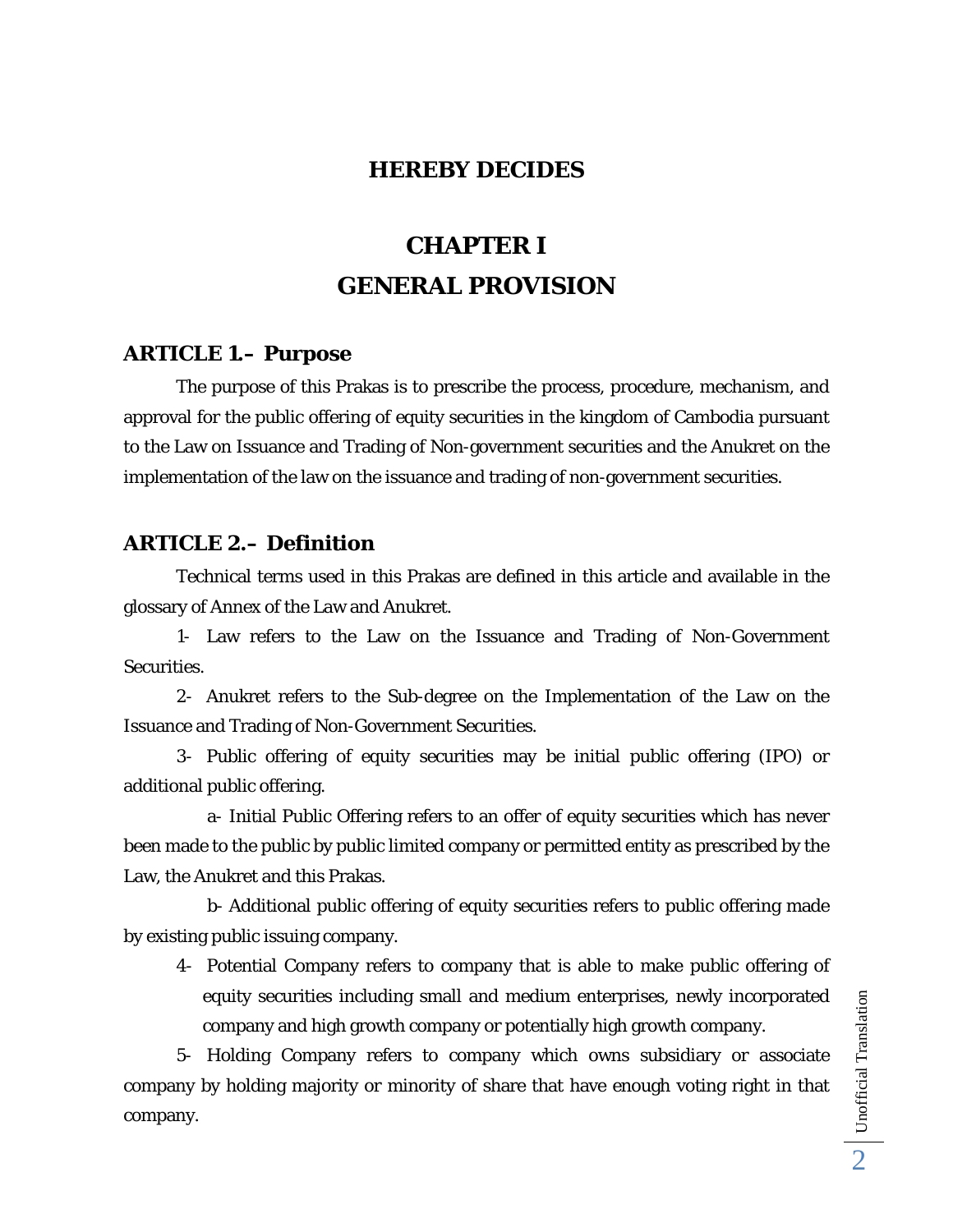6- Preference Share refers to share which often has no voting rights and receive dividend before common share.

7- Securities Registrar refers to persons recognized by the SECC to provide services related to registration of securities issued by the issuer.

8- Asset Valuation Agent refers to a company which business activities are to valuate the assets of issuer.

9- Securities Transfer Agent refers to person recognized by the SECC to provide services related to securities transfer.

10- Paying Agent refers to person recognized by the SECC to provide services related to payment for issuer.

11- Equity Securities refers to any legal interest in or right to shares in the share capital of a public limited company or permitted entity including similar foreign entity and included voting and non-voting shares, party paid shares and preference shares.

12- Conversion rights refers to rights by which preferred stock converts into common stock.

### **ARTICLE 3.– Conditions of public offering and private placement**

Issuance of equity securities may be private placement or public offering.

The offering which meets the following conditions are considered as private placement:

1- The total number of people to whom the offer is made shall be no more than 30 and

2- The offering shall not be publicly advertised by any means including the advertisement for the purpose to be asked for information or any advice on the securities investment.

 A person who proposes to make private placement shall filling related documents to SECC. When the private placement is completed, that person should report the result without delay to SECC. In case, listed issuers who offer the private placement shall report the result immediately to SECC.

 Any issuance of equity securities which is contrast to the above mentioned is considered as public offering which requires to be complying with the procedure as prescribed by the Law, Anukret and this Prakas.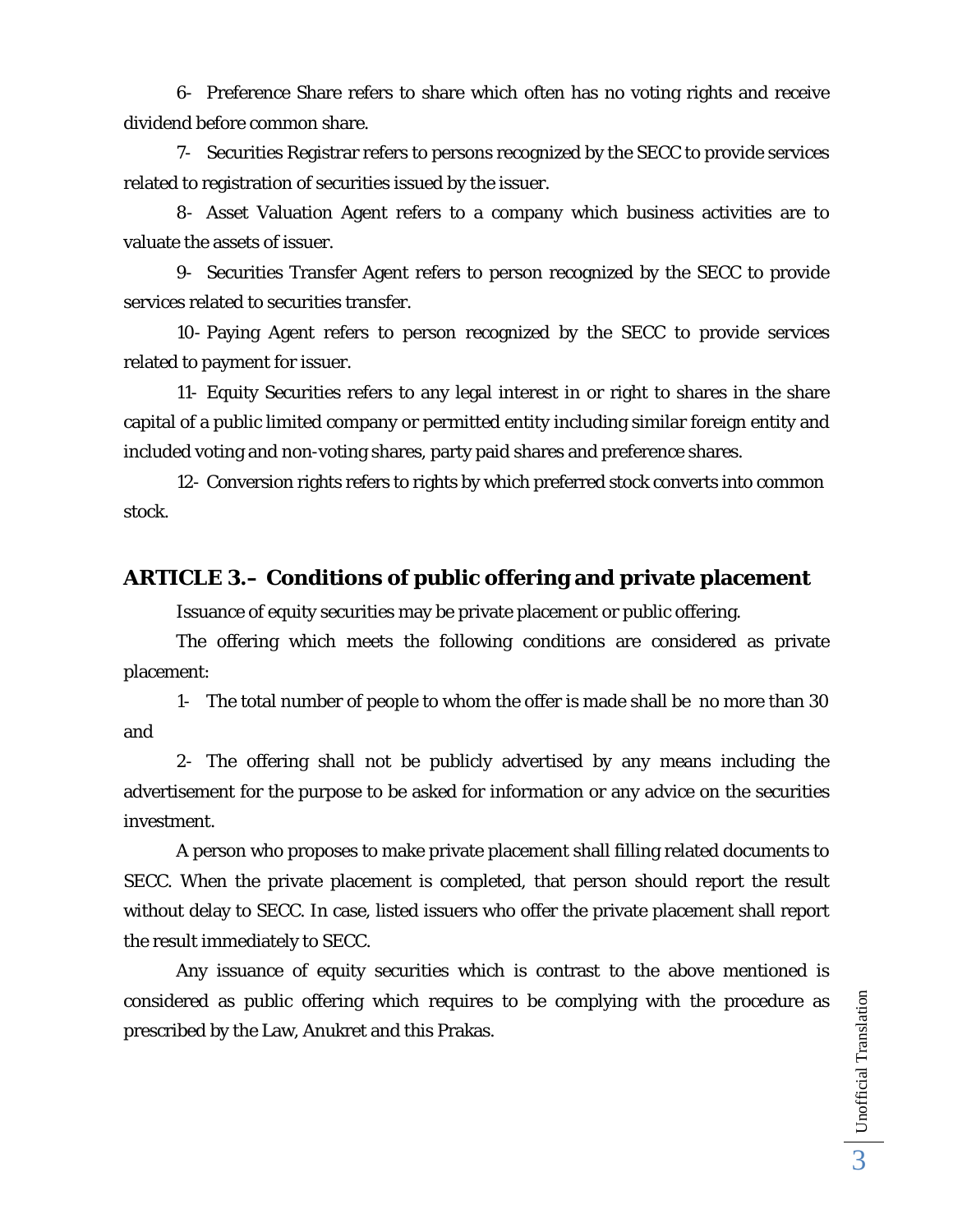## **CHAPTER II**

## **The Approval of Issuance of Equity Securities**

### **ARTICLE 4.– Equity Securities Offering**

A person who proposes to make public offering shall fulfill the following requirements:

1- Comply with corporate governance requirements determined by SECC;

2- Engage in business activities which serve the public interest of the Kingdom of Cambodia, including the interest of economy, society and ensure sustainable business operations;

3- Have historical financial statements and / or consolidated historical financial statements, within the latest 02 (two) financial years prior to the date of filling the application for eligible companies to list in the main board of the permitted securities market and within latest 1 (one) financial year prior to the date of filling the application for eligible companies to list in the growth board of the permitted securities market , which is audited in accordance with the laws and regulations in force in the Kingdom of Cambodia. In case a person who proposes to make public offering filling the application later than 45 (forty five) days after the end of the quarter, the applicant shall submit interim financial statements;

4- Obtain prior approval by permitted securities market for listing eligibility;

5- Have disclosure document which contains the information as prescribed in article 7 of this Prakas.

## **ARTICLE 5.– The Application for the Public Offering**

In order to make a public offering, a public limited company or permitted entity shall:

- 1- Submit application form determined by SECC;
- 2- Submit disclosure document determined by SECC;
- 3- Submit the attached documents determined in this Prakas.

## **ARTICLE 6.– Approval and Registration Disclosure document**

Issuer shall get approval from SECC and register disclosure document with SECC pursuance to Article 12 of the law and Article 9, Article 10, Article 11 and Article 13 of the Anukret.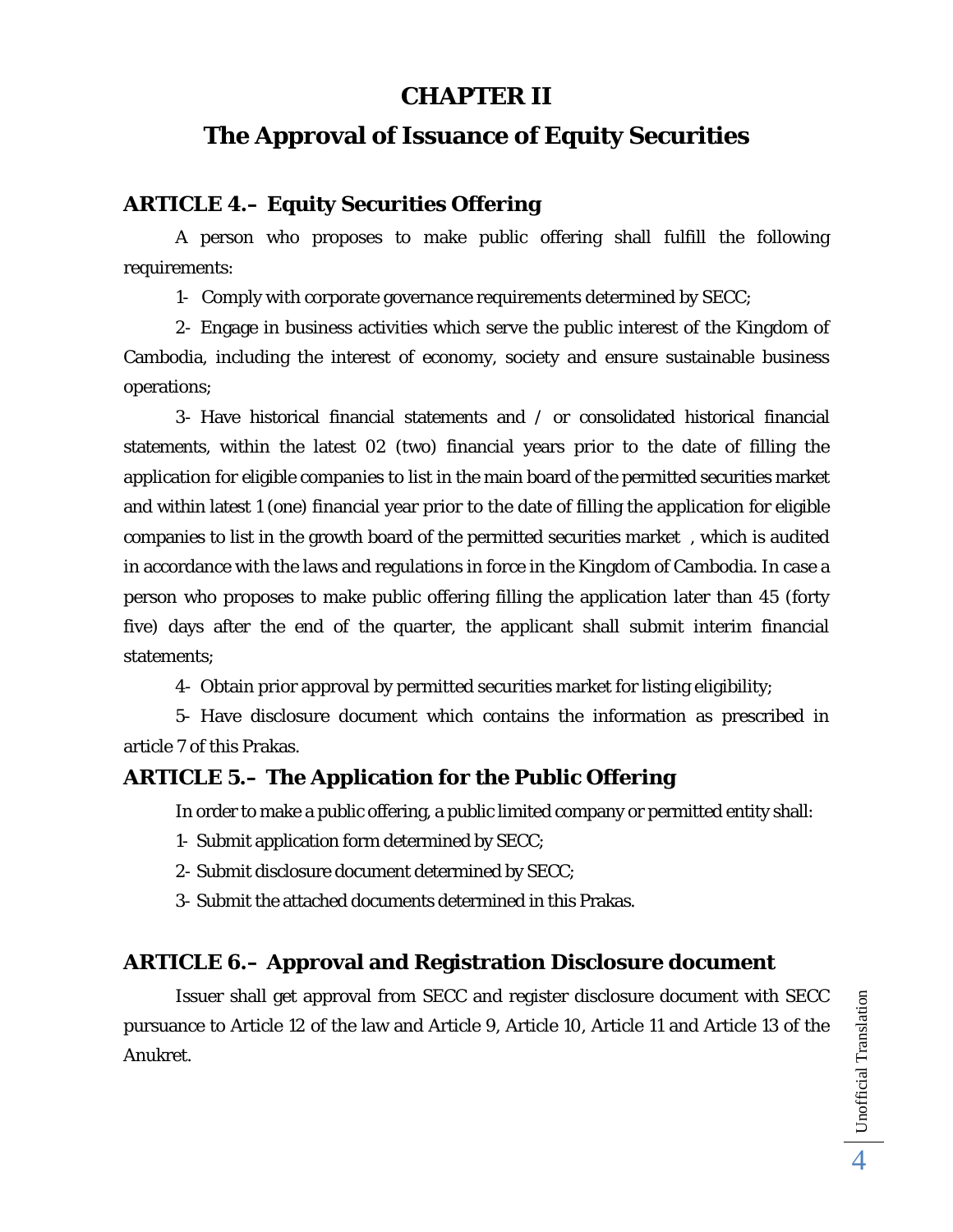Disclosure document contains the information from article 7 to Article 26 of this Prakas. Disclosure document shall have signature of Chairman of Board of Director, Directors, CEO and CFO.

### **ARTICLE 7.– Content of Disclosure document**

Disclosure document shall have information as follow:

- 1. General information relating to the public offering
- 2. Risk factors
- 3. Use of proceeds
- 4. Investment project
- 5. Description of business
- 6. Operating and financial review and prospects
- 7. Description of property, plant and equipment (PPE)
- 8. Asset valuation or/and revaluation
- 9. Directors, senior officers and shareholders
- 10.Involvement of directors and senior officers in certain legal proceedings
- 11. Certain relationships related parties transaction
- 12. Director and senior officer compensation
- 13. Option granted to directors, senior officers and employees
- 14. Transaction with directors and shareholders
- 15. Net assets per share and earning per share
- 16. Ownership of the issuer's equity securities
- 17. Determination of offering price
- 18. Rights of holders of equity securities being offered
- 19. Historical financial information and/or consolidated historical financial information

## **ARTICLE 8.– General Information**

The disclosure document shall contain description of the public offering and general information of the issuer as follow:

- 1- Name of the issuer;
- 2- Amount and type of equity securities being issued;
- 3- Offering price of equity securities per unit and its aggregate amount;
- 4- Name and addresses of the underwriter;
- 5- Opening and closing date of subscription;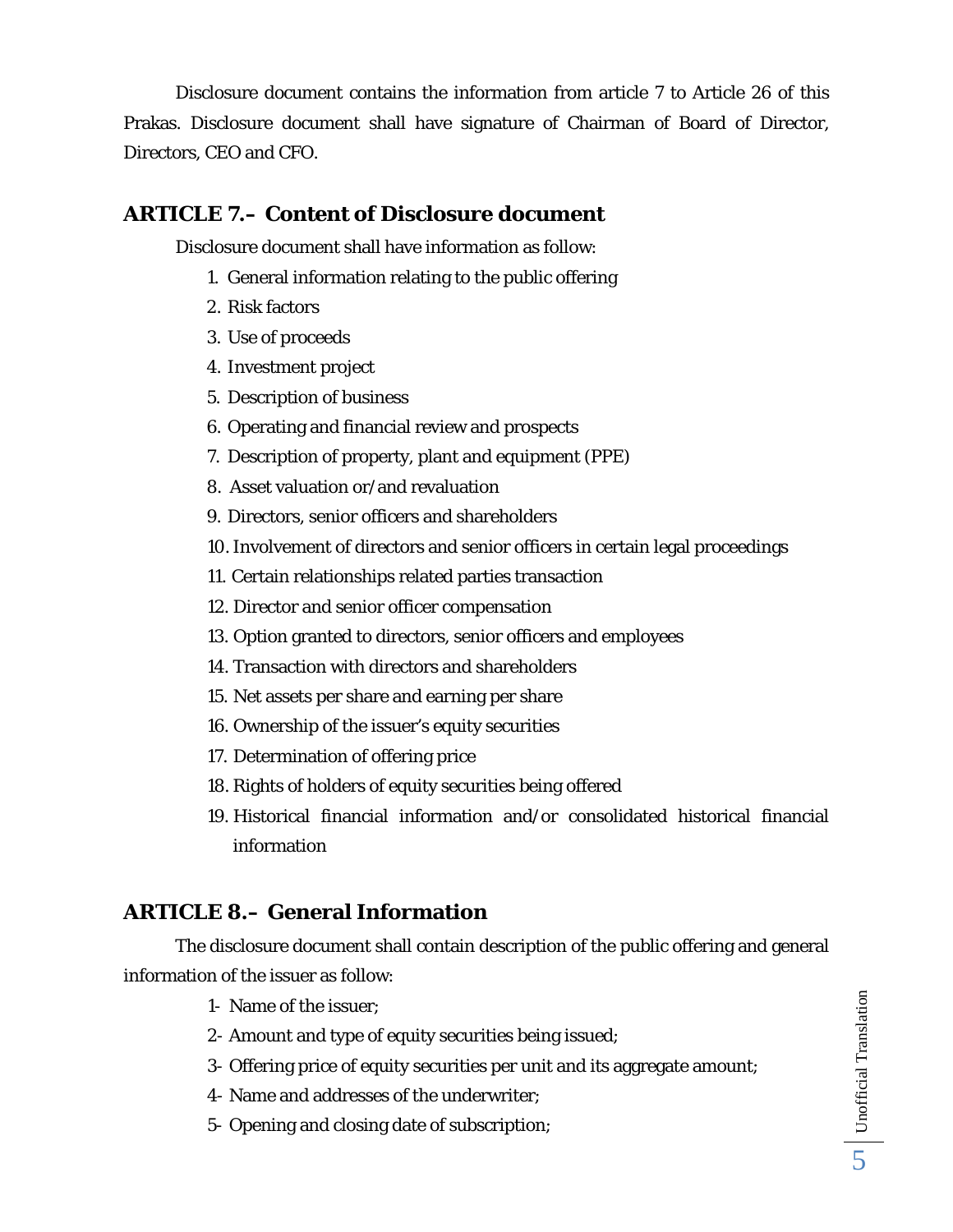6- Registration date of the disclosure document;

7- Statement as provided in the form. "THE ISSUER AND RELATED ENTITY WHO PREPARES THE DICLOSURE DOCUMENT SHALL BE RESPONSIBLE FOR THE INFORMATION CONTAINING IN THIS DISCLOSURE DOCUMENT."

## **ARTICLE 9.– Risk Factors**

Disclosure document shall have information related to risk factors, such as:

- 1- Financial risks;
- 2- Economy risks;
- 3- Operational risks;
- 4- Other risks required by Director General of SECC.

## **ARTICLE 10.– Use of Proceeds**

 The disclosure document shall show how the net proceeds of offering shall be used by indicating the amount to be used for each purpose.

 The disclosure document shall also include a schedule mentioning the stage of implementation and the utilization of funds received through public offering.

 If the proceeds of sale of securities are to be used for the contract covering issuer's activities, the disclosure document shall disclose the validity term of such contracts.

## **ARTICLE 11.– Investment Projects of Public Offer**

In case where the proposal of public offering related to one investment project or more, the separation of full disclosure document of each project shall be included.

## **ARTICLE 12.– Description of Business**

The disclosure document shall contain description of the issuer's business such as:

1- The date on which the issuer was incorporated and the date on which it commenced operations and the nature of the business which the issuer and its subsidiaries are engaged in or propose to be engaged in.

2- The principal products or services of the issuer and the markets for such products or services inside or outside Cambodia.

3- The sale volume of other products which are not the principal products or services of which revenue accounts for more than 10% of the issuer's total revenues.

- 4- Name of subsidiary, associates or holding company and their core areas of business.
- 5- The method of the products or services which are distributed.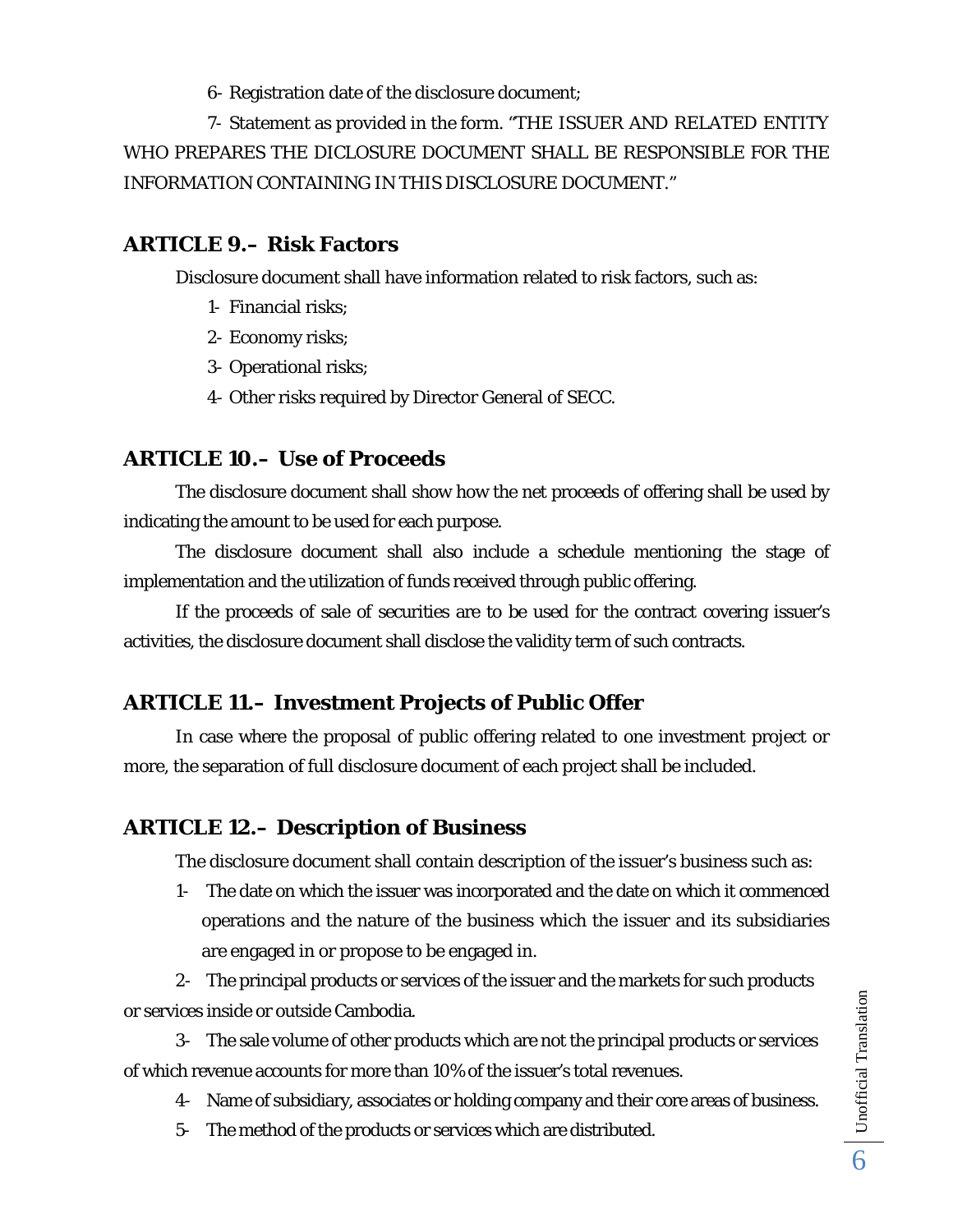- 6- Business competitive position in the market.
- 7- Raw materials and inputs which sustainably guarantee for production or service providing processes of the issuer including its sources and suppliers.

8- Requirement for power, gas and water; or any other utilities necessary for production or services providing processes by indicating its sources.

9- Name of the customers who purchase 10% or more of the issuer's products or services by showing the total amount and quality of transaction for which the contract is made and the duration of the contract.

10- Name of the suppliers who supply 10% or more of the total amount of the products or services that purchased by the issuer, showing the total amount and quality of transaction for which the contract is made and the duration of the contract.

- 11- Description of any material patents, trademarks, licenses or royalty agreements.
- 12- Number of total employees and number of full-time employees.
- 13- Production or service capacity and current utilization, where applicable.

14- If the issuer is a holding or subsidiary company, there shall be full disclosure document about the material transactions between the issuer and its subsidiary or holding company indicating its nature and amount of transactions which have taken place within the latest 03 (three) years on filling application date of public offering.

## **ARTICLE 13.– Operating and Financial review and Prospects**

The disclosure document shall describe the operating and financial review and prospects as follow:

- 1- Operating result
- 2- Liquidity and funding source
- 3- Research and development
- 4- Trend and Profit and cash flow forecast for the period of 01 (one) year.

## **ARTICLE 14.– Description of Property Plant, and Equipment (PPE)**

The disclosure document shall contain the information related PPE as follow:

1- Location of operation and location of PPE of the issuer and the condition thereof;

2- Certification of PPE ownership of the issuer. If the PPE is taken from leasing, the expiration dates of the lease with the name of lessor shall be included;

3- The PPE valuation of the issuer is conduct by asset valuation agent accredited by SECC and attaching valuation report (if any);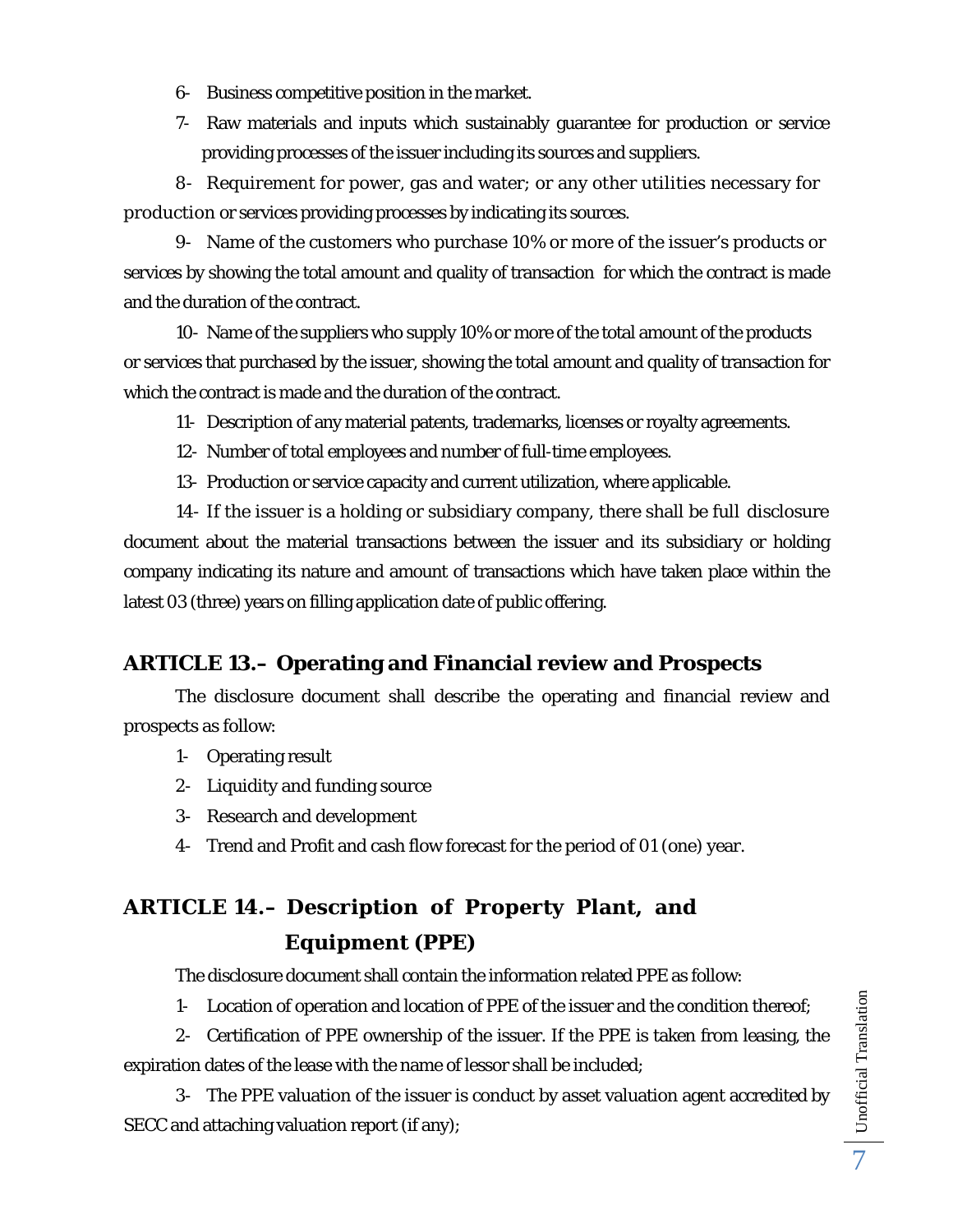4- If the used PPE of the issuer is under a mortgage, the issuer shall disclose identity of mortgagor, value of the initial mortgage and the outstanding sum outstanding to the mortgagor.

### **ARTICLE 15.– Assets Valuation or/and Revaluation**

In case there is assets valuation or/and revaluation, disclosure document shall contain material information about assets valuation or/and revaluation as follow:

- 1- The summary of information about the valuation or revaluation, including the assets value prior to the revaluation, the composition of the revaluated assets by itemizing the revalued assets in a manner which shall facilitate the comparison between the historical value and the value after the revaluated and the attachment of valuation report.
- 2- The reason for the valuation or/and revaluation.
- 3- Identity and qualification of valuation agent.

## **ARTICLE 16.– Directors, Senior Officers and Shareholders**

The disclosure document shall contain the following information in respect of its directors, senior officers and shareholders, namely:

1- Short bio-data including name, age, qualification, experience and position of each of the directors of the issuer and any person nominated to be a director, showing the period for which the nomination has been made and the name of the organization which has nominated him;

2- The date on which he/she first became a director of the issuer and the date on which his current term of office shall expire;

3- If any director is also a director or shareholder of another company or owner or partner of any other concern, gives the names of such companies;

4- Any family relationship among directors and senior officers;

5- Name with position, educational qualification, date of joining in the issuer, latest 5 (Five) years experience of the Chief Executive Officer, Chief Financial Officer, Company Secretary, Advisers, Consultants, Deputy Managing Directors and all persons who hold important position in the company;

6- Declaration of insolvency of issuer's directors or shareholders who hold more than 5% of paid up capital.

The disclosure document shall attach the following document:

1- The code of ethics for director of issuer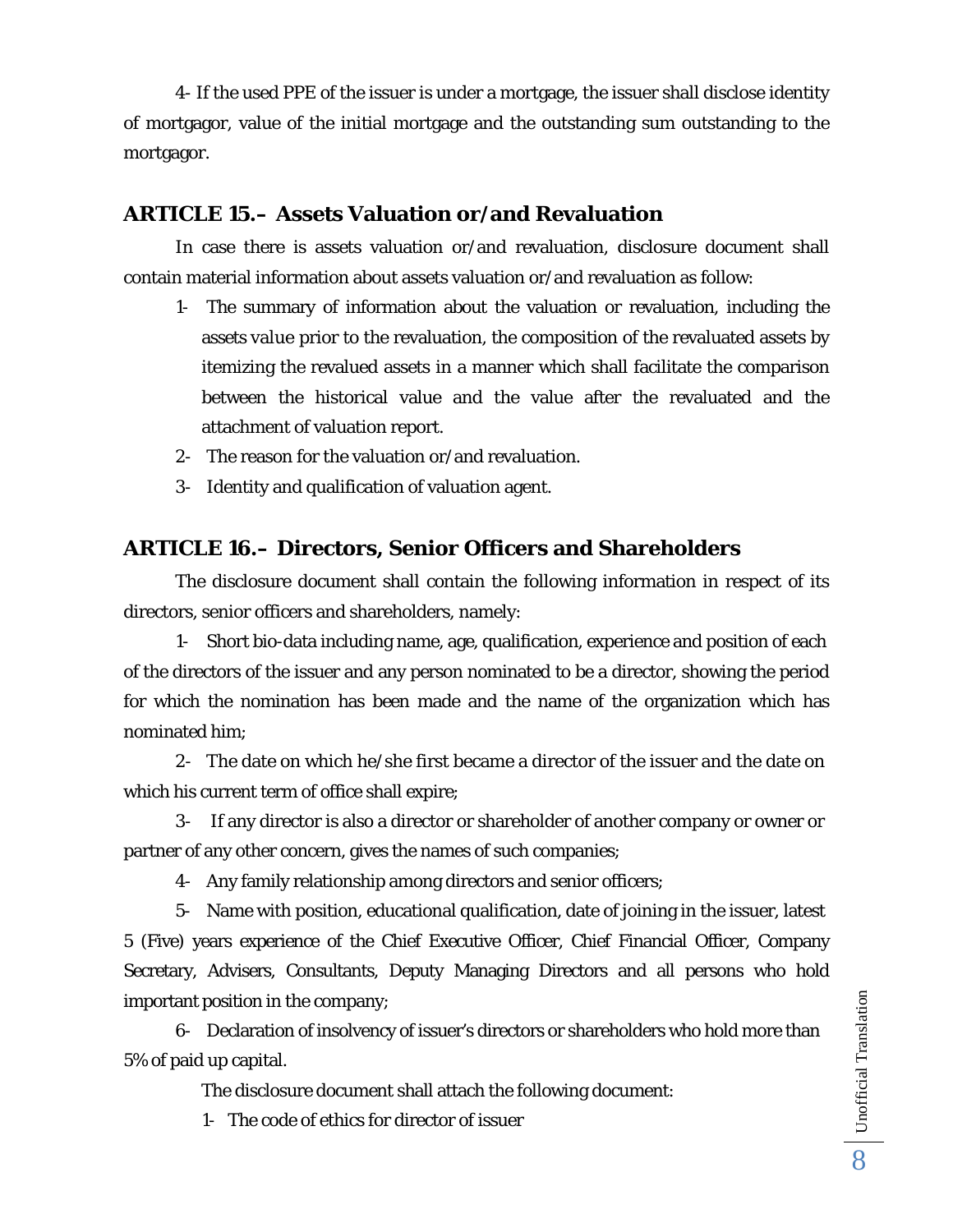2- The director's report on the valuation of issuer's performance.

## **ARTICLE 17.– Involvement of Directors and Senior Officers in Certain Legal Proceedings**

The disclosure document shall disclose involvement of directors and senior officers in legal proceedings which have occurred during the latest 5 (five) years, namely;

1- Any bankruptcy petition filed by or against any company of which any senior officer or director of the issuer was a director, officer or partner at time of the bankruptcy.

2- Any conviction of any criminal proceeding or any criminal proceeding pending against director or senior officer.

3- Any permanent or temporary judgment or decree from any court of competent jurisdiction against any director or senior officer enjoining, barring, suspending or limiting the involvement in any type of business or securities activities.

4- Any decision of the SECC, or any foreign Securities or Exchange Commission, or other regulatory authority suspending or limiting the involvement of any director or senior officer director in any type of business, equity securities or banking activities.

## **ARTICLE 18.– Certain Relationships and Related Transactions**

 The disclosure document shall disclose relations and transactions with related parties by describe any material transactions with related parties that occurred during the latest 2 (two) years by giving the name, relationship, amount and nature of the interest in the transaction occurred between the issuer and any related party as follow:

1- Any director or senior officer, including any director holding any position in an association or non-profit organization or other then issuer and any director receiving any interest from issuer whether pecuniary or non-pecuniary;

2- Any person holding more than 5% of the outstanding shares of the issuer;

3- Any member of the immediate family of any persons as mention in 1 and 2 above;

4- A person who have relationship with the director of issuer, its affiliate or holding company where the relationship occurred during the operation or arrangement by issuer;

5- A person who used to be director or any person connected with the director of issuer of which the relationship occurred in the business operation.

## **ARTICLE 19.– Director and Senior Officer Compensation**

The disclosure document shall contain the information of executive compensation as follow: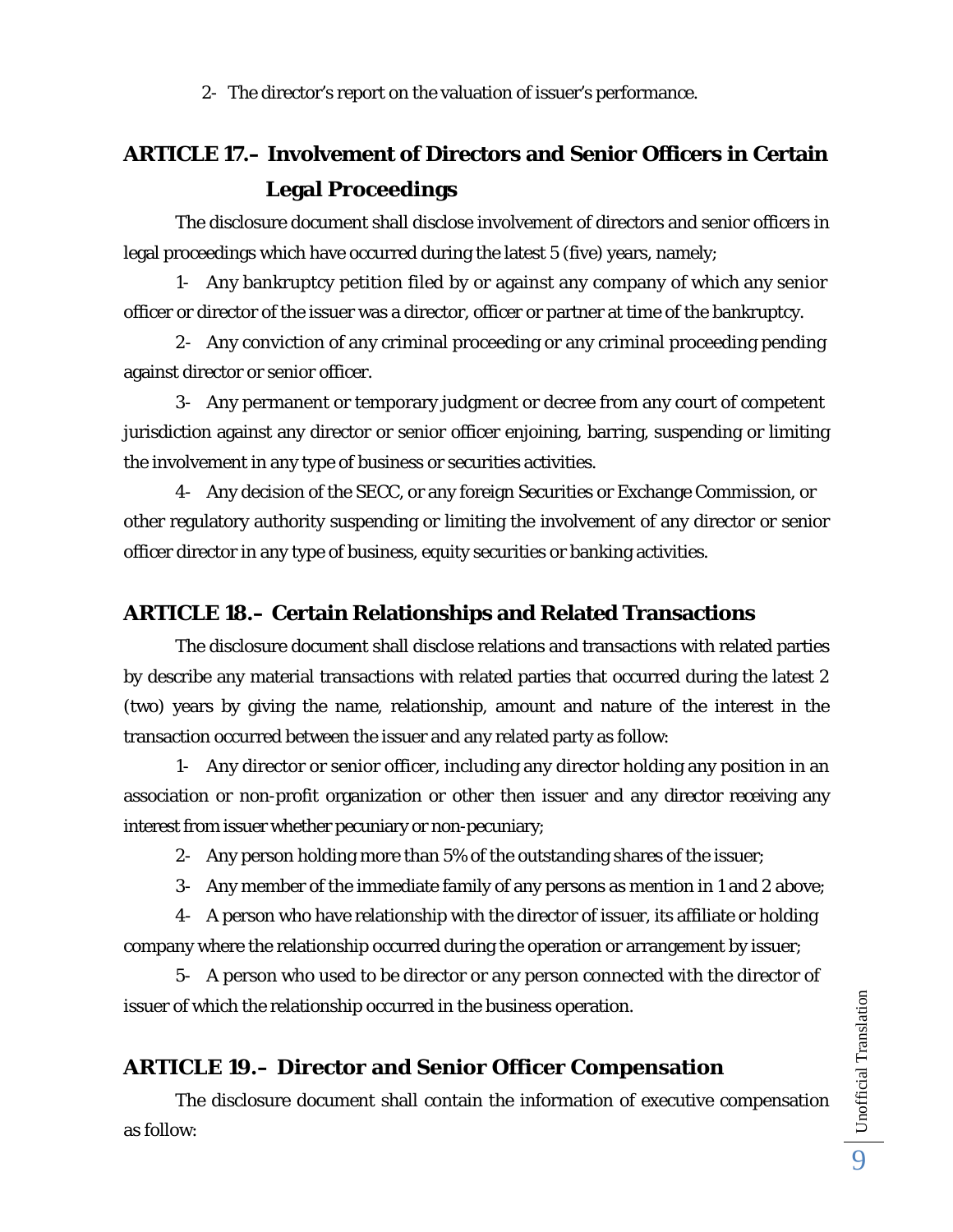1- The total amount of remuneration paid to the top five salaried officers of the issuer in the latest accounting year and the name and designation of each such senior officer;

2- The total amount of remuneration paid to non-executive director during the latest accounting year;

3- Aggregate amount of remuneration paid to all directors and senior officers for a coming year;

4- Aggregate amount of remuneration paid to all directors and senior officers for a coming year;

5- If the issuer intends to materially increase the remuneration paid to its directors and officers in the current or future years the issuer shall disclosure the aggregate amount involved.

### **ARTICLE 20.– Options Granted to Director, Officers and Employees**

 The disclosure document shall specify the information related to option granted to director senior officers and employees as follow:

- 1- The date on which the option was granted.
- 2- The exercise price of the option.
- 3- The number of shares covered by the option.
- 4- The market price of the shares on the date the option was granted.
- 5- The expiration date of the option.

### **ARTICLE 21.– Transaction with the Directors and Shareholder**

In case the issuer has transaction with its directors and shareholders, the disclosure document shall detail the name of the directors and shareholders, types and the value of the properties, services or remuneration to be received or to be taken by issuer direct or indirect during the latest 2 (two) years.

 If the issuer has acquired or is going to acquire assets from the directors or shareholders, the disclosure document shall specify the method used to determine the price and the amount paid for such assets.

#### **ARTICLE 22.– Net assets per share and Earning per share**

 The disclosure document shall specify the net asset backing per unit of the equity securities prior and after being offered and the earning backing per unit of the equity securities being offered at the latest income statement date.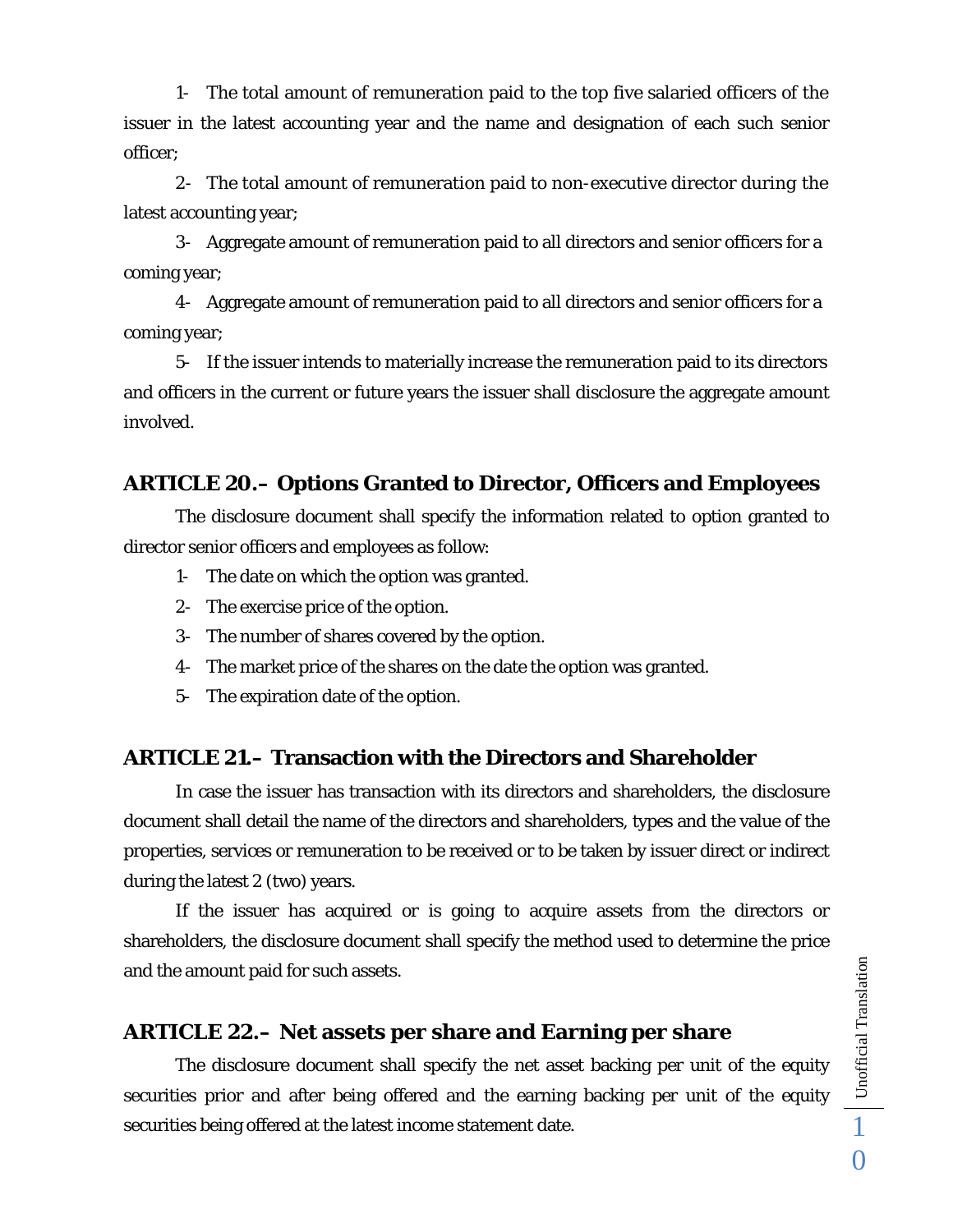### **ARTICLE 23.– The Ownership of Issuer's Equity Securities**

The disclosure document shall disclose ownership of issuer's equity securities in tabular form, the name of any person who owns more than 5% of the equity securities of the issuer, indicating the amount and percentage of equity securities.

 The disclosure document shall have a table showing the number of equity securities owned by each director, each of the top five salaried officers by indicating their name and address, and all other officers as a group by indicating the percentage of equity securities owned comparing to outstanding equity securities.

### **ARTICLE 24.– Determination of Offering Price**

The disclosure document shall specify the considered factors in determining the offering price of equity securities for the offering.

## **ARTICLE 25.– Description of Equity Securities Outstanding or Being Offered**

The disclosure document shall contain information on rights of the holders of the equity securities being offered as follow:

1- Describe the dividend and voting rights of any equity securities outstanding or being offered;

2- Describe the dividend, voting, conversion and liquidation rights, as well as redemption or sinking fund provisions, of any preference share outstanding or being offered;

3- If there is any restriction on the payment of dividends to common or preference shareholders because of provisions related to debt instruments, explain such restrictions;

4- Describe any other material rights of the common or preference shareholders.

### **ARTICLE 26.– Financial Information and Financial Statements**

The disclosure document shall contain historical financial information and/or consolidated historical financial information in the forms prescribed by SECC and shall attach the financial statements prepared and audited in accordance with the laws and regulations in force in the Kingdom of Cambodia.

### **ARTICLE 27.– Expert Statements**

Unofficial Translation 1

1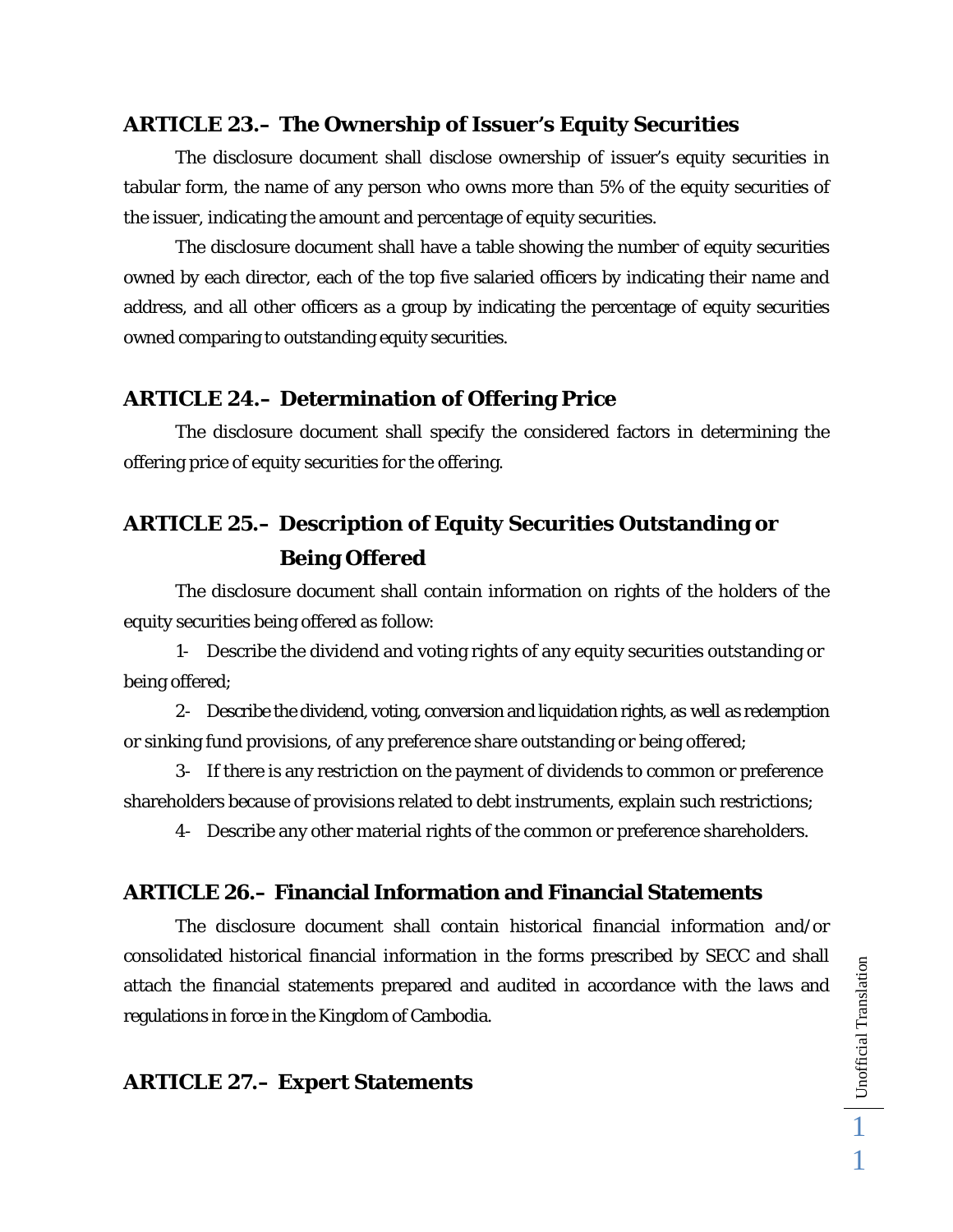Pursuance to article 9 and article 10 of the ANUKRET, expert or related party who gave the consent in writing on my statement, report or opinion used in the disclosure document shall be responsible for such statement, report or opinion.

### **ARTICLE 28.– The responsibility of Issuer, Securities Firm and Expert**

 The issuer shall be fully responsible for accuracy, adequacy and reliability of information containing in the disclosure document.

 The securities firm and any expert providing opinions or information and participated in preparing the disclosure document shall be responsible for such opinions or information and the participation.

## **ARTICLE 29.– Attach Documents**

Issuer shall attach to the disclosure document the following documents:

- 1- A certified copy of Articles of Incorporation.
- 2- A certified copy of Certificate of Incorporation.

3- The Board of Directors' resolution related to public offer of equity securities preceding the resolution of general shareholders' meeting.

4- Powers of attorney which transfer rights to director or CEO of the issuer with signature of the chairman of board of director and all directors.

5- Loan agreements, if any.

- 6- Agreements that use the proceeds from the public offering, if any.
- 7- Issuer's business plan for the period of at least 01 (one) year.

8- Cash settlement agent's letter confirming opening of separate bank account for public issue purposes.

9- Agreement with underwriter.

10- Due diligence certificate from underwriter.

11- Confirmation of agreement with securities registrar.

- 12- Confirmation of agreement with securities transfer agent.
- 13- Confirmation of agreement with securities paying agent.
- 14- Any material agreement if any.
- 15- Due diligence report issued by professional accounting firm registered with SECC in case the financial statements stated in point 3 of article 4 are audited by professional accounting firms which are not registered with SECC.
- 16- Due diligence report issued by law firm registered with SECC.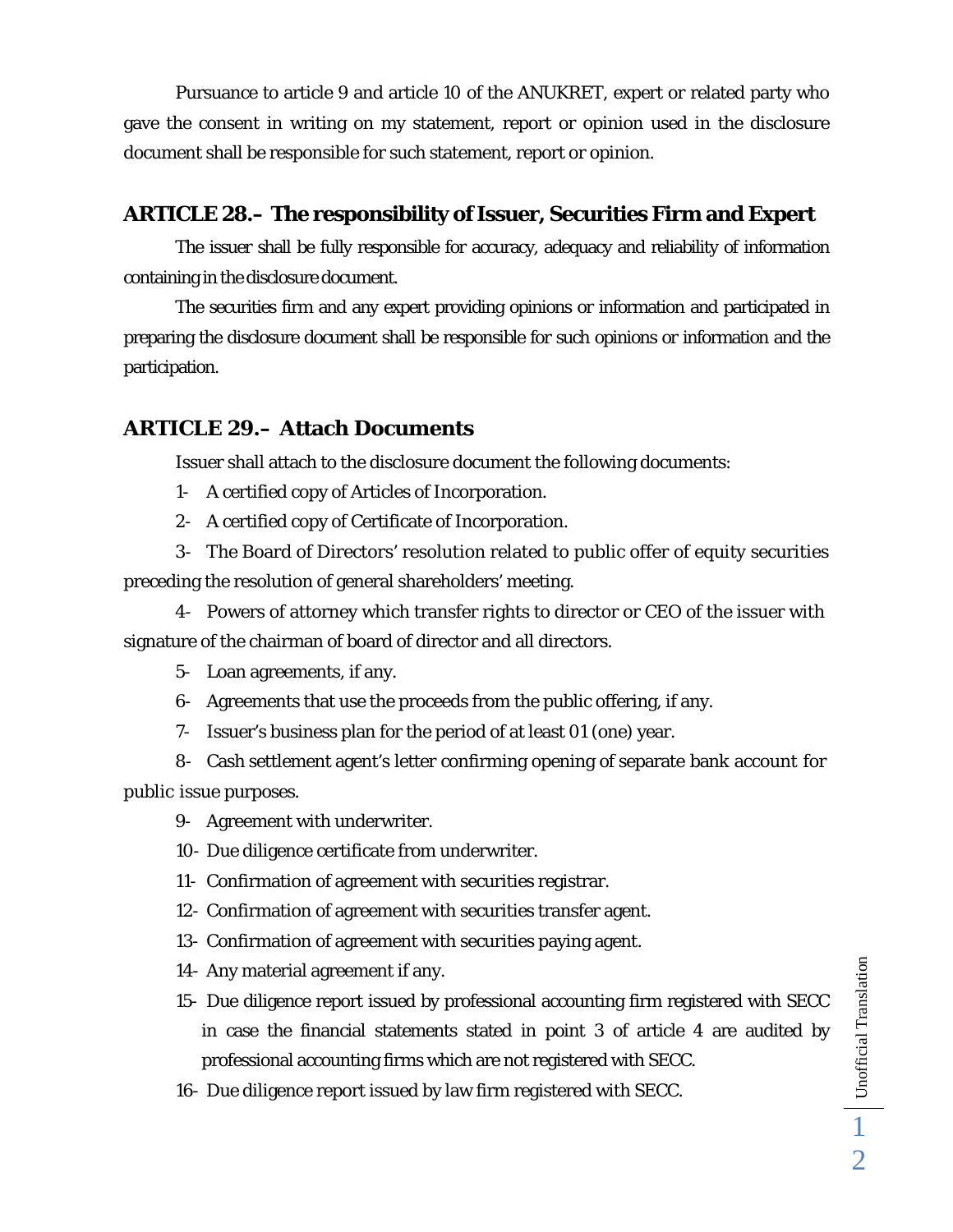17- VAT certificate, which shall have a tax identification number and documents confirm tax duty compliance.

## **ARTICLE 30.– Supplement, Replacement, Confirmation and Clarification Information**

 The Director General of SECC may require issuer to provide the supplementary or replaced disclosure document, confirmed or clarified information. Issuer shall respond within 15 (fifteen) working days or any specific period determined by the Director General of SECC from the date of issuing letter. In case the issuer cannot satisfy the above request, the Director General of SECC may take measures pursuance to the applicable law.

## **ARTICLE 31.– Refuse the Proposal of Public offering**

The General Director of SECC may refuse the proposal of public offering of the issuer based on the following reasons:

1- The issuer cannot satisfy the requirements as prescribed by the Law, Anukret and Prakas.

2- The documents submitted to SECC contain false or misleading information.

3- The issuer is in the situation of termination or bankruptcy.

4- The non-compliance or partial compliance with the court's order which required the controlling interest shareholder of the issuer to pay any judgment sum.

5- The issuer, director, CEO, management or the controlling interest shareholder of the issuer:

a- Is not a person of good character as prescribed by the Anukret.

b- Has conducted or engaged in any other business in such a way as to cast doubt on its or his competence and soundness of judgment.

c- Has conducted any business appearing deceitful or oppressive or otherwise improper.

d- Has shown the fact that it or he/she may not be able to act in the best interest of its clients having regard to their reputation, character, financial integrity and reliability;

e- Has shown the fact that it or he/she may not carry out businesses under the license condition efficiently, honestly or fairly.

6- Any of directors, chief executive officer, managers or controlling shareholder of the issuer is an un-discharged bankrupt, whether within or outside the Kingdom of Cambodia, within the last 05 (five) years as from the date on which the application is made.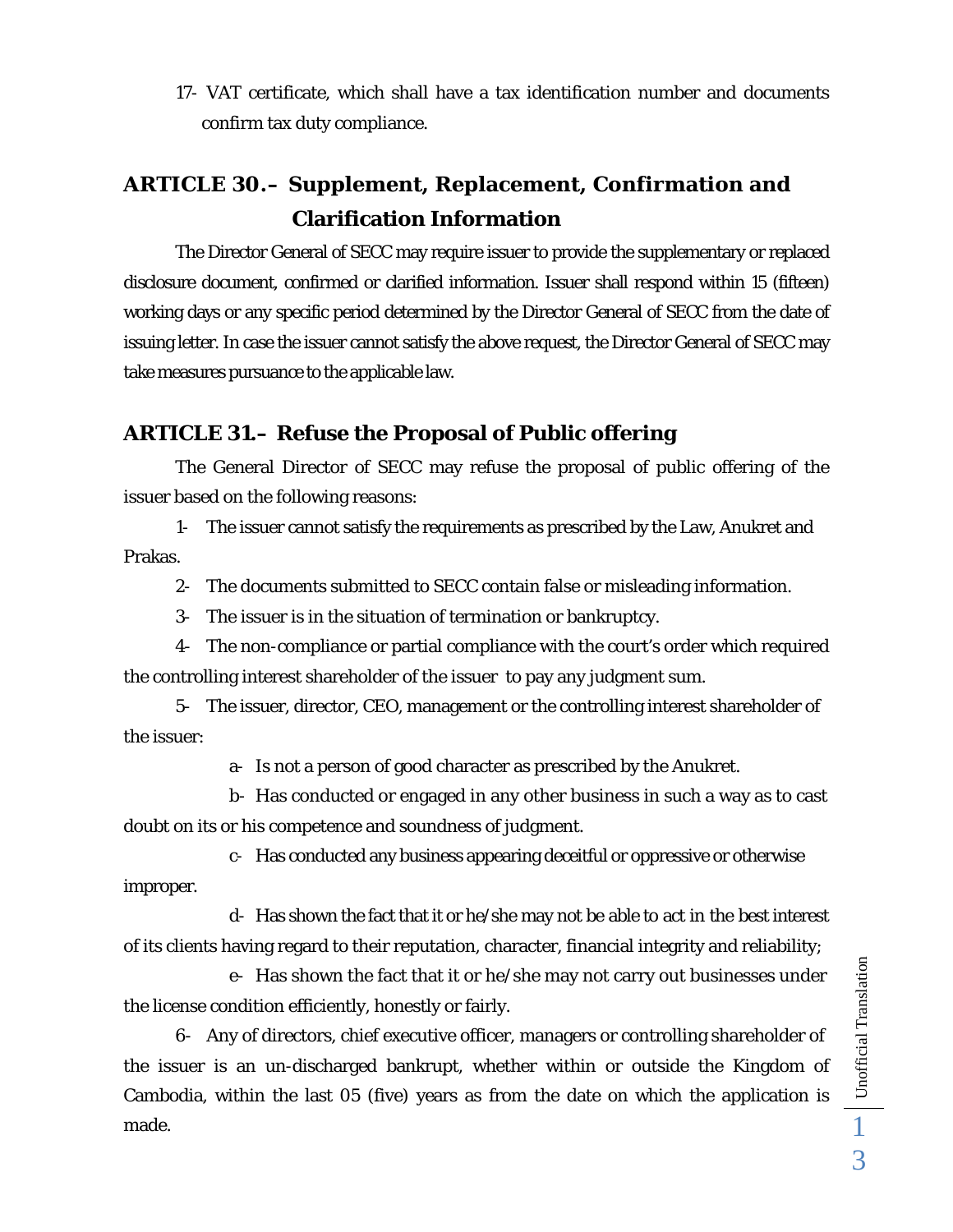7- The financial position or business conducted of the issuer is not sufficient to ensure sustainability and reliability of the business operation.

8- There are other circumstances which are likely to:

a- Directors, chief executive officer, managers or controlling shareholder of the issuer can not operate business properly; or

b- Discredit the manner of conducting the business of the issuer.

9- The approval to the issuer will affect the public interests by considering the conditions as mentioned in Article 14 of the Law.

## **ARTICLE 32.– Principle Approval**

The Director General of SECC shall inform to the issuer in the writing about the refusal or principle approval on the public offering and the disclosure document within 02 (two) months after obtaining the full disclosure document.

# **CHAPTER III Public Offering of Equity Securities**

## **ARTICLE 33.– Approve and Registered Disclosure Document**

The issuer, after obtaining approval in-principle, may proceed the public offer when:

1- Prepared term of offer including the securities pricing which obtain approval from the securities market operator.

2- Obtained approval the term of offering as mention in point 1 above from Director General of SECC pursuance to article 12 of Anukret.

3- Obtained approval and registered the disclosure document of the issuer from SECC.

## **ARTICLE 34.– Subscription**

 After obtaining approval and registering the disclosure document, a subscription shall be started when disclosure document is still valid as stipulated in point 3 of article 7 of the Anukret, When the subscription is completed, the issuer shall report of the subscription result to SECC without delay.

 The subscription shall be done through securities firm licensed by SECC as stipulated in article 16 and article 17 of the Anukret. The securities firm shall deposit the cash receiving from the subscription in a separated bank account opened with a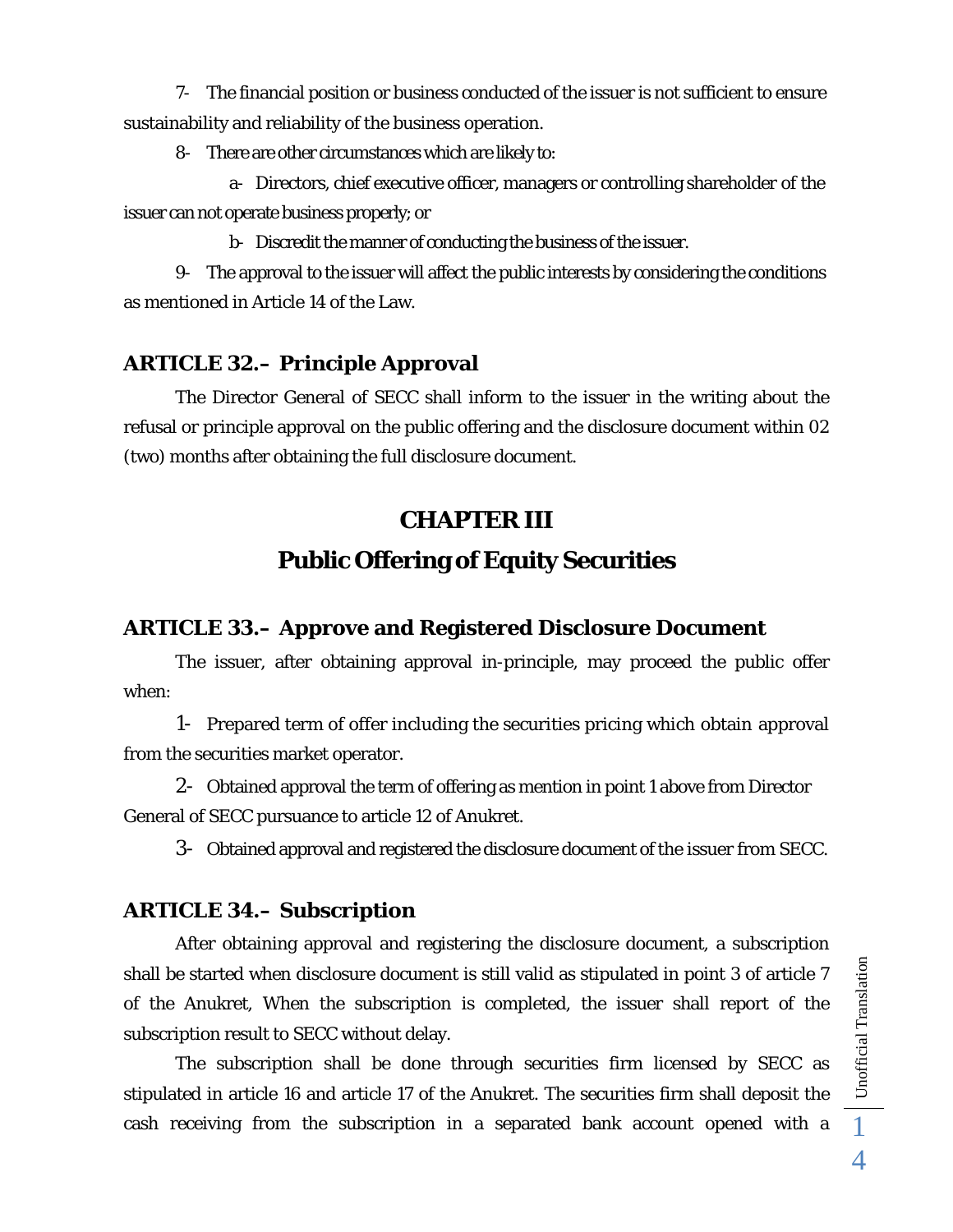commercial bank as stipulated in article 18 of the Anukret. The amount and list of subscribers' name shall be kept with the securities registrar.

 The application form for subscription shall be determined by SECC. Each subscription shall be considered as completed, when subscribers fully comply with the application form for subscription, fully pay and get receipt issued by the securities firm. The subscribers may not withdraw amounts paid for the subscription, except in the case stipulated in the Paragraph 4 b of Article 7 and Paragraph 2 of Article 18 of Anukret and Article 39 and 40 of the Prakas.

### **ARTICLE 35.– Subscription the Remaining Equity Securities**

After the end of subscription date, in the case of equity securities remain unsubscribed, the underwriters of the issuer shall subscribe to those remaining securities or those as stated in the underwriting agreement and pay fully the issuer in cash or with other financial instruments as prescribed by Article 8 of Anukret, within 30 days as of the closing date of subscription application. The issuer shall report without delay to SECC the remaining equity securities subscription.

### **ARTICLE 36.– Allotment of Equity Securities**

The subscription shall be determined as following:

1- 20 % of total public offering amounts is reserved for investors who are Cambodian citizens.

2- 80 % of the remaining public offering amount is opened to investors who are Cambodian citizens and non-Cambodian citizens.

When the subscription cannot be successful with the above determination, the Director General of SECC may reallocate them to secure the success of public offering of equity securities.

## **ARTICLE 37.– Allotment of Securities**

 The securities firm shall distribute equity securities at the price set in the disclosure document registered with SECC.

 The issuer or securities registrar shall dispatch the equity securities to subscribers within 15 working days as of the closing date of subscription.

## **ARTICLE 38.– Suspension of Registered Disclosure Document**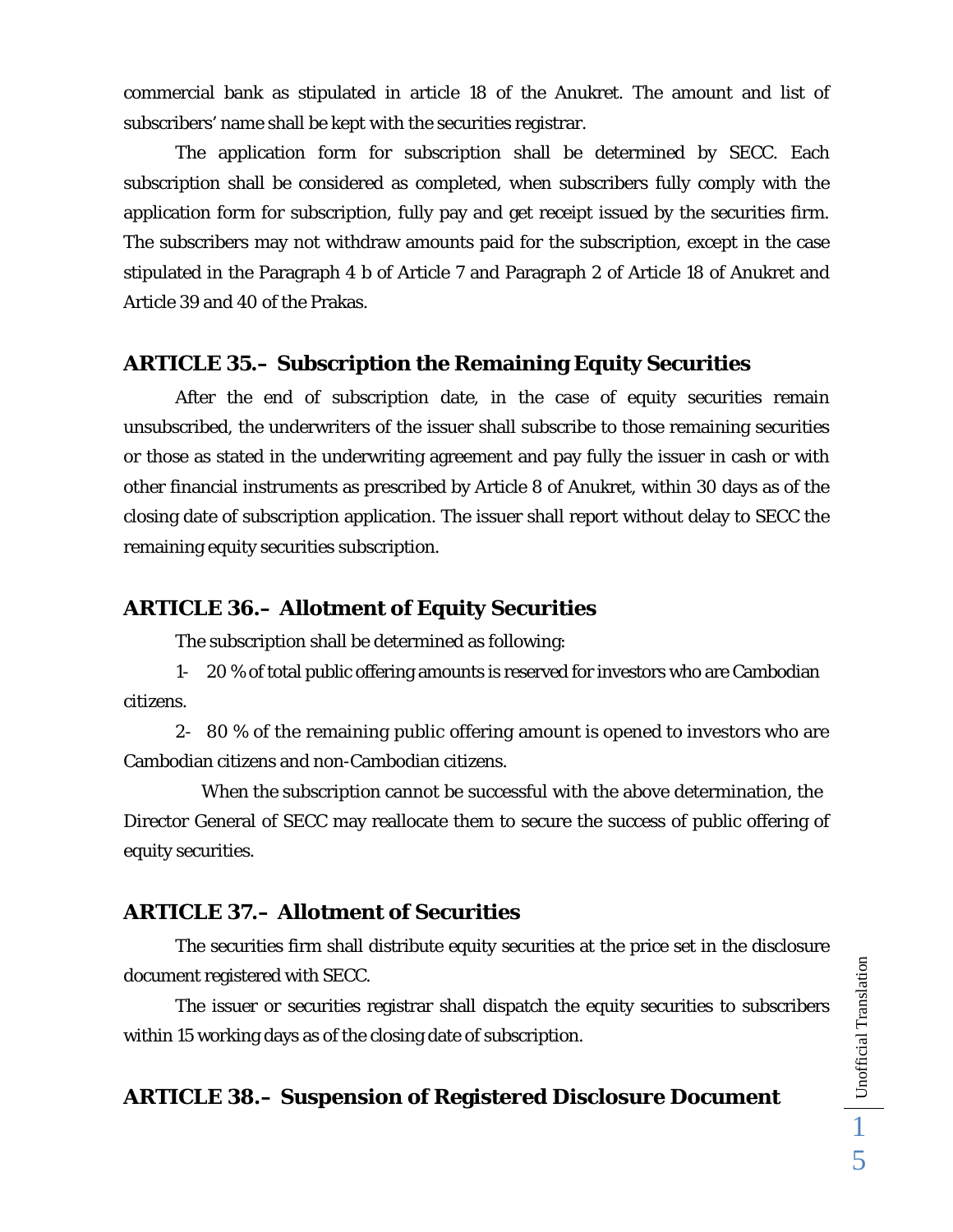Pursue to Article 21 of the Law, the registered disclosure document may be suspended by the Director General of SECC. In such case, the issuer and securities firm shall stop receiving the subscription application and information immediately subscribers and public about the suspension. The issuer and the securities firm shall inform the subscribers Are entitled to withdraw the agreement of public offering and get refund. The issuer and the securities firm may receive again the subscription application after the problems causing the suspension are resolved; and re-obtaining the approval of the Director General of SECC.

## **ARTICLE 39.– Public Announcement on Cancellation of Registered Disclosure Document**

 The issuer shall announce immediately the cancellation of registered disclosure document in the media recognized by the Director General of SECC by specifying the following:

- 1- Serial number and cancellation date;
- 2- Reason of the cancellation;

3- Time, place and the method of repayment to the subscribers who pay or deposit money for the subscription. The repayment shall be done no longer than 15 working days after cancellation date;

4- Other information directed by Director General of SECC.

### **ARTICLE 40.– Fail Subscription**

The registered disclosure document may be cancelled, in the case subscription fails.

#### **ARTICLE 41.– Report the Result of Public Offering**

The issuer shall report to SECC the result of public offering in accordance with the form determined by SECC, attaching with the commercial bank's written letter about the amount in the separate account created for the purpose of public offering at commercial banks which are accredited as cash settlement agent.

### **ARTICLE 42.– Fulfill the Procedure of Permitted Securities market**

 The issuer shall fulfill the procedure of permitted securities market to list its securities for official trading on the permitted securities market in accordance with the law and regulations in force.

#### **ARTICLE 43.– Fully Comply the Obligation of Corporate Governance**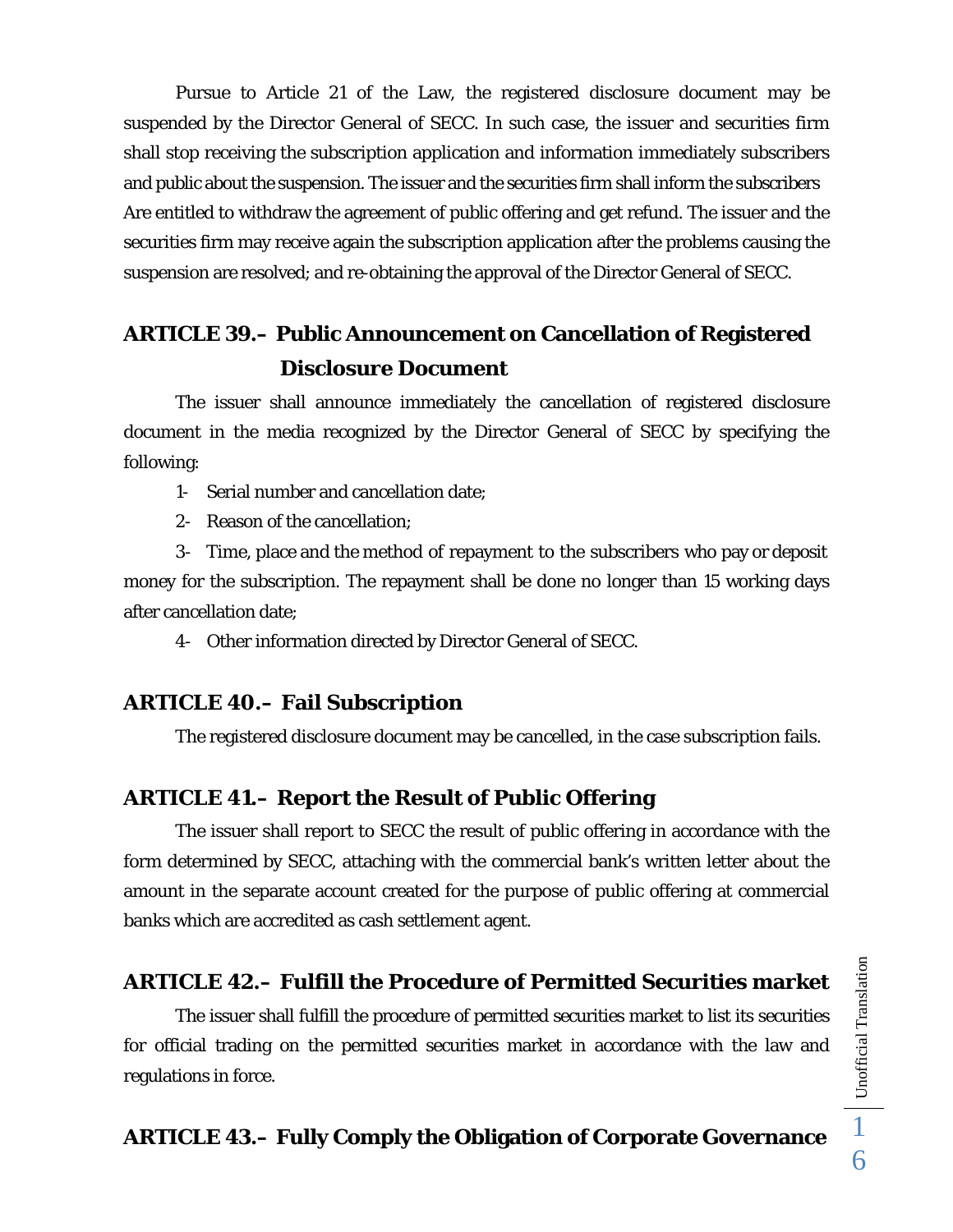The issuer shall fully comply with the obligation as prescribed in chapter 6 of Law and Anukret and other provision stipulated by SECC.

# **CHAPTER IV Advertisement and Public Announcement**

### **ARTICLE 44.– Advertisement and Announcement**

Any advertisement, announcement or statement related directly or indirectly to issuing and offering shall be done in compliance with requirements as stipulated in Article 14 of Anukret and permitted in writing by Director General of SECC pursuance to Article 15 of Anukret.

 Prior to the obtaining the approval in principle for the public offering and disclosure document, the applicant could make contact with institutional investors or potential investors, directly or through securities firms, about the public offering by requesting for prior approval in writing from the Director General of SECC and shall attach with a list of those investors, as well as related documents.

After obtained the approval in principle for the public offering and disclosure document, issuer could advertise or publish any information including Road Show and the public announcement of the information on Book-Building by requesting for prior approval in writing from the Director General of SECC, and attach with related documents.

The issuer shall readily prepared the disclosure document for public viewing at its securities firm, the issuer, securities market operator and SECC within 05 working days after obtained approval and registered disclosure document from Director General of SECC.

## **ARTICLE 45.– Advertisement and Announcement**

 At least 05 working days prior to the subscription date the issuer shall make an official announcement through newspapers and other media devices approved by the Director General of SECC and specifying as follow:

- 1- Name and country or other institution of issuer;
- 2- Number and name of equity securities to be offered;
- 3- Place where the public may receive disclosure documents and copy of application forms for subscription;
- 4- The date of public announcement of official subscription;

Unofficial Translation  $\Box$  Unofficial Translation 7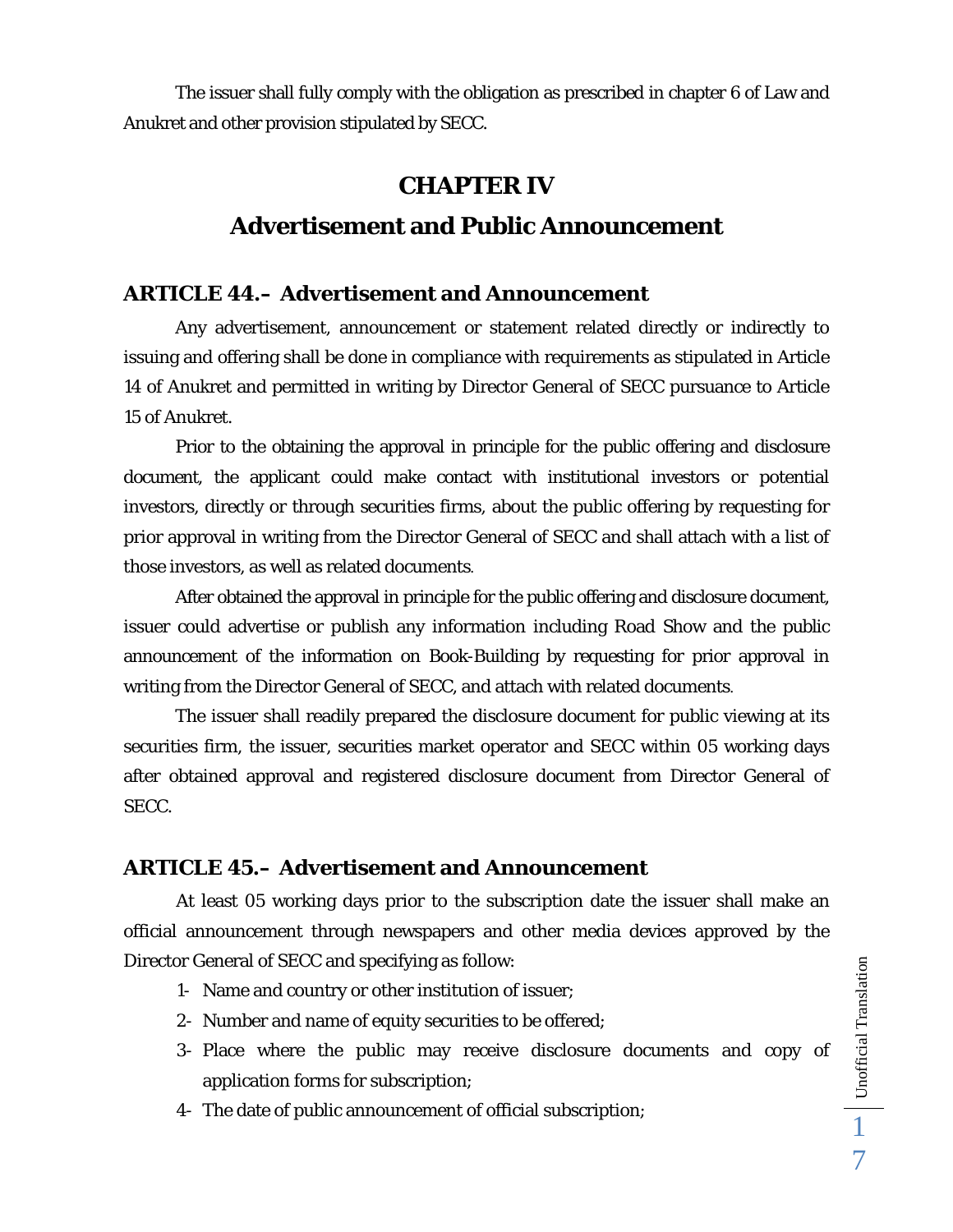- 5- The statement to the public specifies that the public offering obtained the official approval from SECC;
- 6- The statement to the public specifies that the public announcement is to inform the public and does not invite for subscription;
- 7- The date of subscription of equity securities is going to be launched;
- 8- The statement specifies that subscribers shall consider to subscribe based on the disclosure document.

The disclosure document and application forms for subscription to be announced shall be in printing form. In addition, if the issuer may release the disclosure document and application forms for subscription in the electronic forms, issuer shall ensure the content of disclosure document and application forms for subscription in electronic form are the same as in the printing form.

# **CHAPTER V Fee and Charge**

## **ARTICLE 46.– Fee for Submission and Registration of Disclosure Document**

A person who proposes to make public offering shall pay the following fees for submission and registration of disclosure document when making such proposal to SECC as follow:

- 1- 12,000,000 Riels for eligible issuer to list on main board of permitted securities market and 6,000,000 Riels for eligible potential company to list on growth board of permitted securities market, in case of initial public offering (IPO).
- 2- 8,000,000 Riels for eligible issuer to list on main board of permitted securities market and 4,000,000 Riels for eligible potential company to list on growth board of permitted securities market, in case of additional public offering.

## **ARTICLE 47.– Fee for Submission and Registration of additional Disclosure Document**

 Issuer shall pay the following fees for reviewing and registering additional and/or replaced disclosure document when making such proposal to SECC as follow: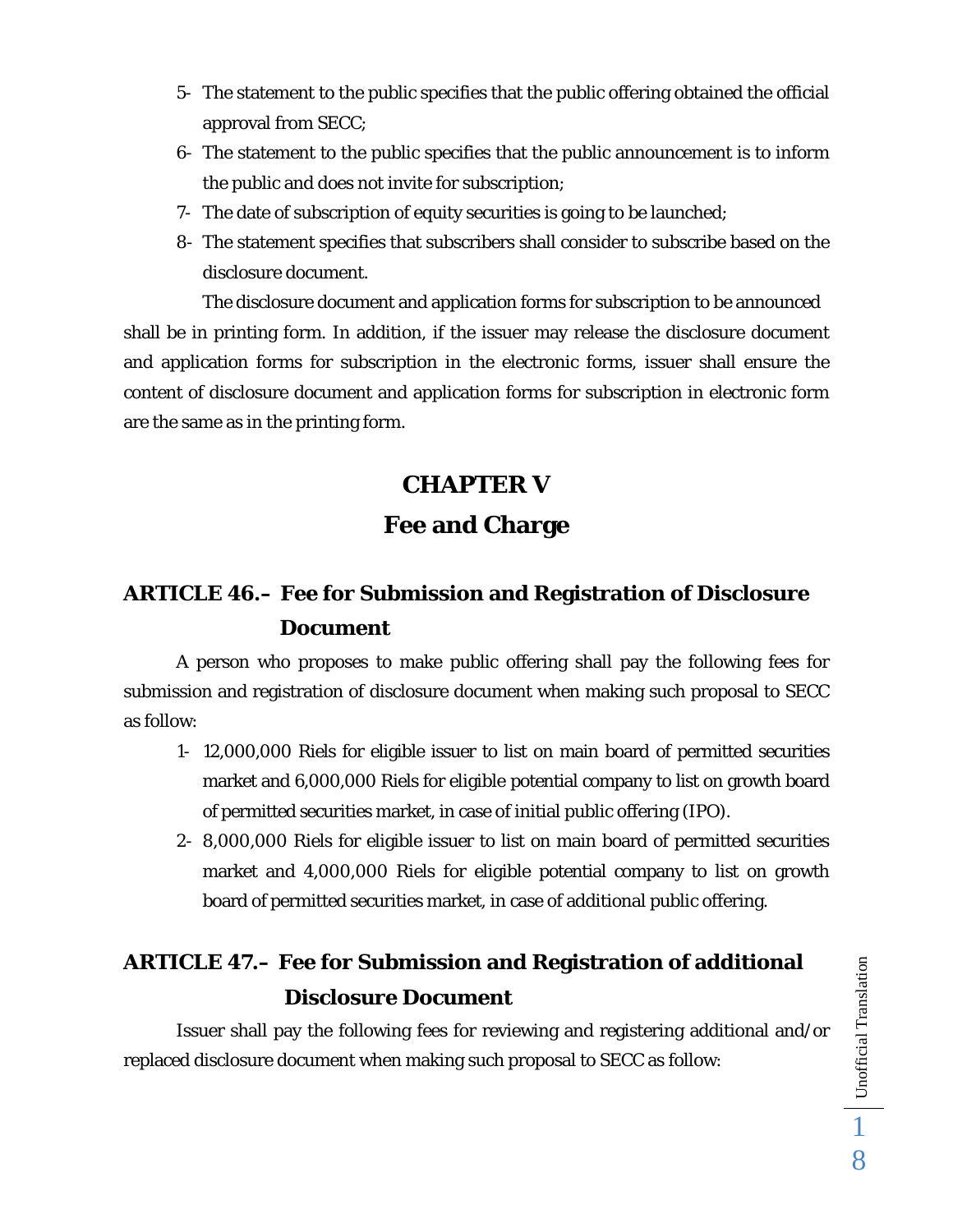- 1- 1,200,000 Riels for eligible issuer to list on main board of permitted securities market and 600,000 Riels for eligible potential company to list on growth board of permitted securities market, in case of initial public offering (IPO).
- 1- 800,000 Riels for eligible issuer to list on main board of permitted securities market and 400,000 Riels for eligible potential company to list on growth board of permitted securities market, in case of additional public offering.

## **ARTICLE 48.– Fee for extending the expiration of Disclosure Document**

 Issuer shall pay the following fees for reviewing the expiration of disclosure document when making such proposal to SECC:

- 1- 6,000,000 Riels for eligible issuer to list on main board of permitted securities market and 3,000,000 Riels for eligible potential company to list on growth board of permitted securities market, in case of initial public offering (IPO).
- 2- 4,000,000 Riels for eligible issuer to list on main board of permitted securities market and 2,000,000 Riels for eligible potential company to list on growth board of permitted securities market, in case of additional public offering.

### **ARTICLE 49.– Non-refundable Fees**

 The fees as mentioned in article 46, 47 and 48 of this Prakas shall not be refunded whether the disclosure document will be approved and registered or not.

## **CHAPTER VI**

## **Penal Provision**

### **ARTICLE 50.– Administrative Sanctions**

The following administrative actions shall be taken against person who violates any item of this Prakas:

- 1- Request for admission of a explanatory memorandum;
- 2- Warning or admonition;
- 3- Public notice of such fact and order to redress;
- 4- Restriction on issuance of equity securities;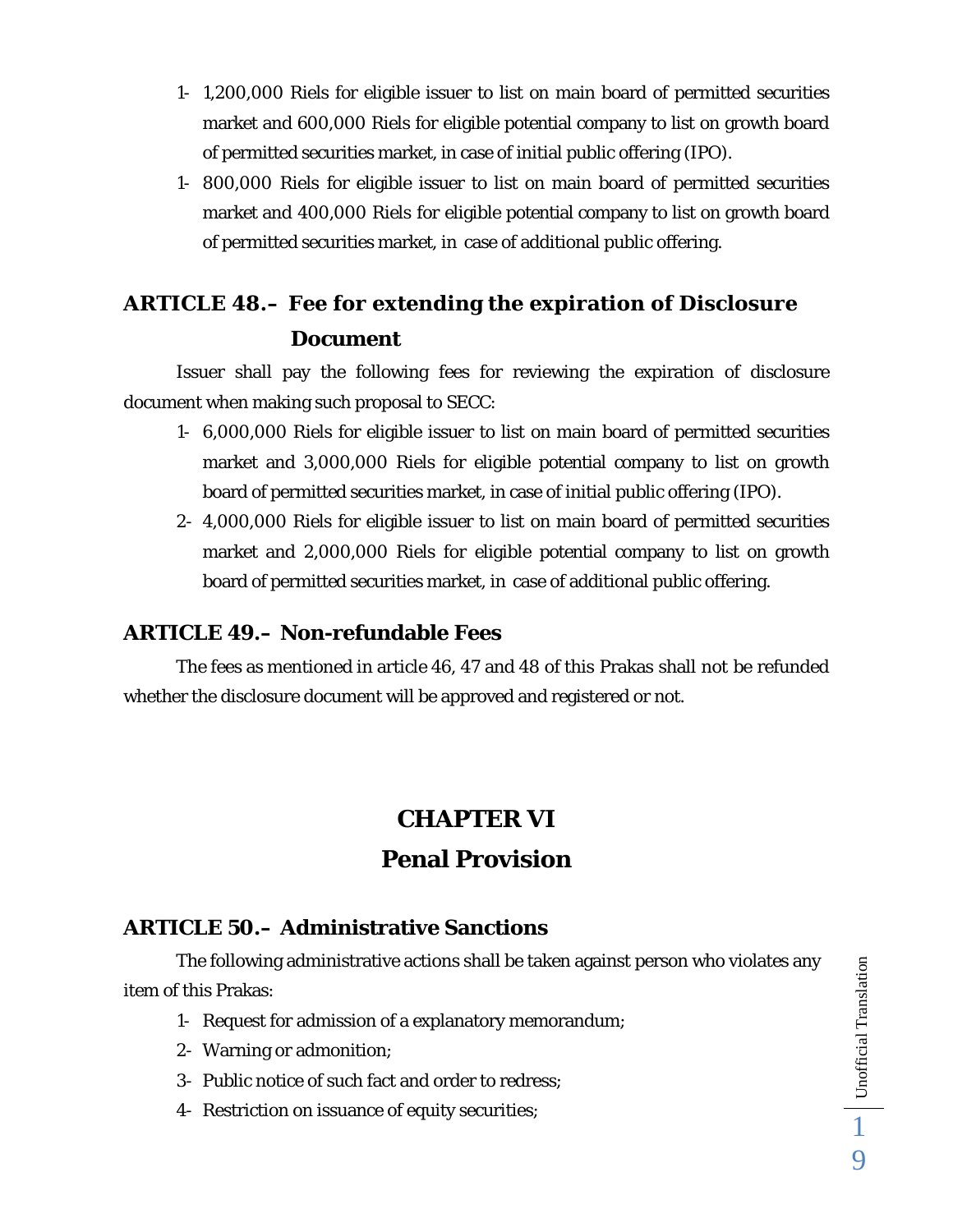5- Recommendation on dismissal of directors or officers;

6- Public announcement on the actions taken as a result of violation of the Law, Sub-decree and this Prakas;

7- Suspension or prohibition of the public offering or secondary distribution.

### **ARTICLE 51.– Transaction Fine**

Without considering on the sanction defined in the law and regulations in used in the Kingdom of Cambodia, issuer, underwriter, expert, related entity violating against this Prakas shall be fined by SECC in cash range from 15,000,000 to 30,000,000 Riels.

## **CHAPTER VII**

## **Final Provisions**

### **ARTICLE 52.– Effective**

 SECC will adopt guidelines for facilitating understanding and enforcement of the requirements of the Prakas by related entities, public and securities market participants.

### **ARTICLE 53.– Abrogate**

 This Prakas shall substitute the Prakas No.001/KMK/PRK of 15 January 2010 on Public offering of Equities Securities.

## **ARTICLE 54.– Application**

Director General, Securities Issuance Supervision Department, Legal affair Department, Departments, other units of SECC and related parties shall implement this Prakas after the date of signing.

> Phnom Penh, 10 September 2015 Signature and Seal Aun Pornmoniroth